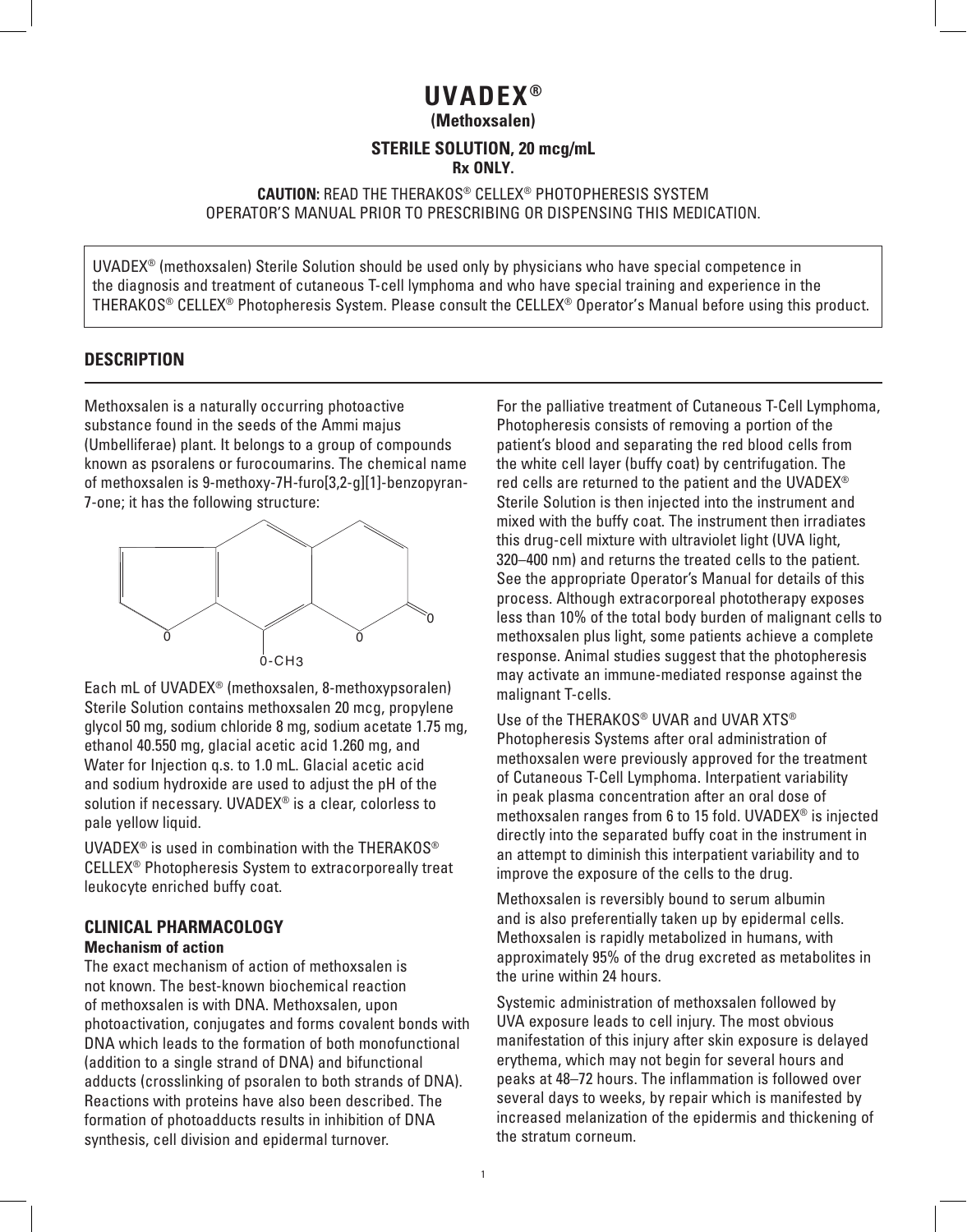The total dose of methoxsalen delivered in UVADEX® is substantially lower (approximately 200 times) than that used with oral administration. More than 80% of blood samples collected 30 minutes after reinfusion of the photoactivated buffy coat had methoxsalen levels below detection limits of the assay (<10 ng/ml), and the mean plasma methoxsalen concentration was approximately 25 ng/ml.

# **CLINICAL STUDIES**

Three single-arm studies were performed to evaluate the effectiveness of photopheresis in the treatment of the skin manifestations of Cutaneous T-Cell Lymphoma (CTCL). In the first study (CTCL 1), 39 patients were treated with the oral formulation of methoxsalen in conjunction with the UVAR Photopheresis System. The second study (CTCL 2) was a 5-year post approval follow-up of 57 CTCL patients that was conducted to evaluate long-term safety. This study also used the oral dosage formulation of methoxsalen. In the third study (CTCL 3), 51 patients were treated with the UVADEX® formulation of methoxsalen in conjunction with the UVAR Photopheresis System. In study CTCL 3, 86% of the patients were Caucasian, the median age was 62 years, and the average number of prior therapies was 4.3.

In study CTCL 1, prednisone up to 10 mg/day was permitted in addition to topical steroids. In CTCL 2, there was no concomitant medication restriction. In CTCL 3, topical steroids were permitted only for the treatment of fissures on the soles of the feet and the palms of hands. All other steroids, topical or systemic, were prohibited.

In all three studies, patients were initially treated on two consecutive days every four to five weeks. If the patient did not respond after four cycles, treatment was accelerated to two consecutive days every other week. If the patient did not respond after four cycles at the accelerated schedule, the patient was treated on two consecutive days every week. If the patient still did not respond after four cycles of weekly treatments, the schedule was increased to three consecutive days every week for three cycles. In study CTCL 3, 15 of the 17 responses were seen within six months of treatment. Only two patients responded to treatment after six months. Clinical experience does not extend beyond this treatment frequency and there is no evidence to show that treatment with UVADEX® beyond six months or using a different schedule provided additional benefit.

Overall skin scores were used in the clinical studies of photopheresis to assess the patient's response to treatment. The patient's baseline skin score was used for comparison with subsequent scores. A 25% reduction in skin score maintained for four consecutive weeks was considered a successful response to photopheresis therapy. Table 1 indicates the percent of successful

responses within six months of beginning therapy for all patients who received at least one course of photopheresis. Only patients with patch plaque, extensive plaque and erythrodermic disease were enrolled in these studies. No patients with disease in the tumor phase were treated. There are no data available regarding the efficacy of UVADEX® in patients with disease in the tumor phase.

## **Table 1: Percentage of Successful Responses Within Six Months of Beginning Therapy**

| Study                     | <b>Response % Within</b><br><b>Six Months</b> |
|---------------------------|-----------------------------------------------|
| CTCL 3 (UVADEX®)          | 17/51(33)                                     |
| CTCL 2 (oral methoxsalen) | 16/57 (28)                                    |
| CTCL 1 (oral methoxsalen) | 21/39(54)                                     |

Although the response rate with UVADEX<sup>®</sup> in CTCL 3 was similar to with oral methoxsalen in CTCL 2, the possibility that UVADEX® is inferior in efficacy to oral methoxsalen cannot be excluded due to the design and size of the clinical trials. The higher response rate with oral methoxsalen in CTCL 1 may be partly due to patients receiving more treatments (mean of 64 in CTCL 1, 31 in CTCL 2, and 20 in CTCL 3), and to the administration of systemic steroids in CTCL 1.

Retrospective analyses of three clinical benefit parameters from the Body Area Severity Scores in CTCL 3 suggested a correlation between skin score response and improvement in edema, scaling and resolution of fissures.

## **INDICATIONS AND USAGE**

UVADEX® (methoxsalen) Sterile Solution is indicated for extracorporeal administration with the THERAKOS® CELLEX® Photopheresis System in the palliative treatment of the skin manifestations of Cutaneous T-Cell Lymphoma (CTCL) that is unresponsive to other forms of treatment.

## **CONTRAINDICATIONS**

- UVADEX® (methoxsalen) Sterile Solution is contraindicated in patients exhibiting idiosyncratic or hypersensitivity reactions to methoxsalen, other psoralen compounds or any of the excipients. Patients possessing a specific history of a light sensitive disease state should not initiate methoxsalen therapy. Diseases associated with photosensitivity include lupus erythematosus, porphyria cutanea tarda, erythropoietic protoporphyria, variegate porphyria, xeroderma pigmentosum and albinism.
- UVADEX® Sterile Solution is contraindicated in patients with aphakia, because of the significantly increased risk of retinal damage due to the absence of lenses.
- Patients should not receive UVADEX<sup>®</sup> if they have any contraindications to the photopheresis procedure.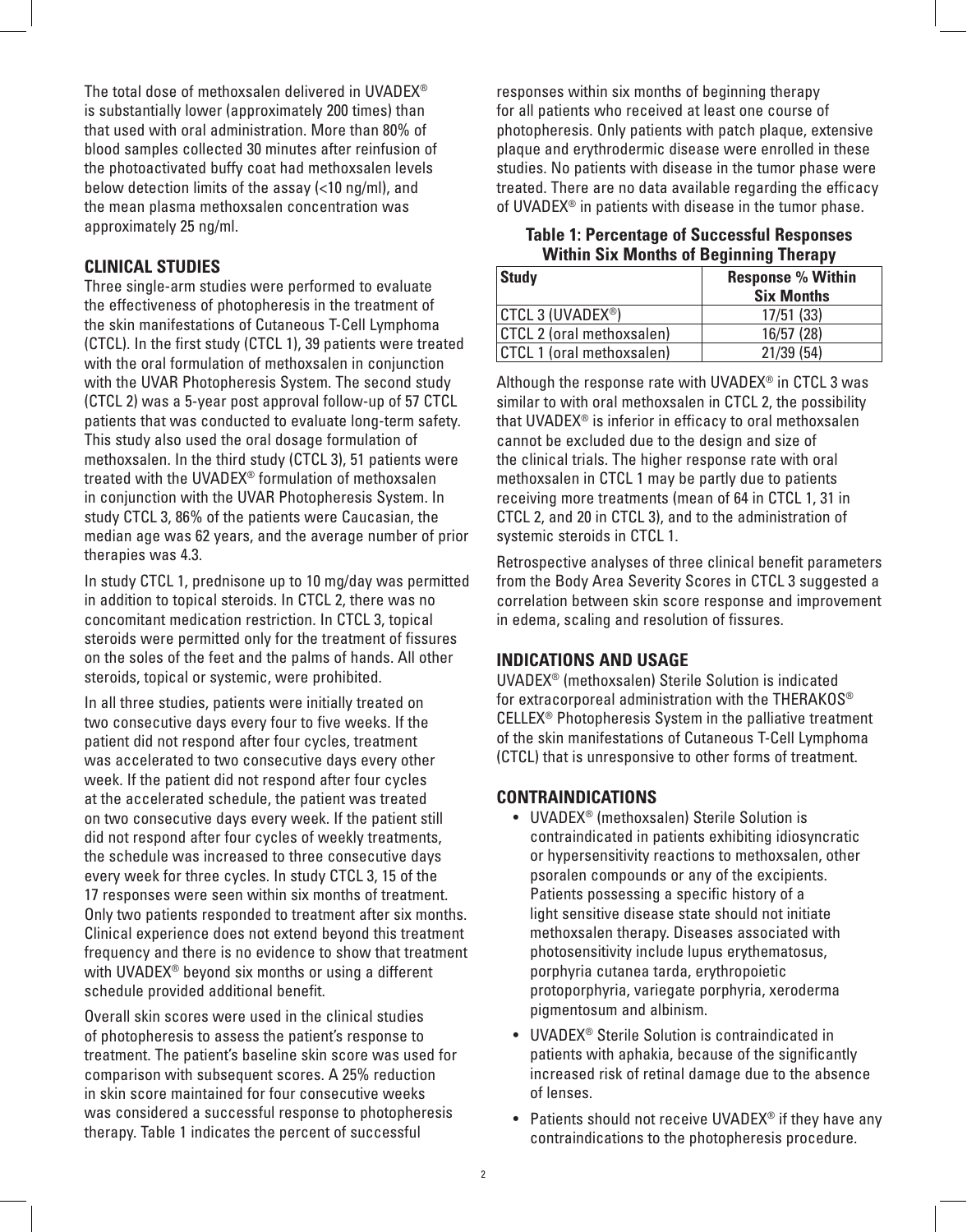## **WARNINGS**

## **Concomitant Therapy**

Patients who are receiving concomitant therapy (either topically or systemically) with known photosensitizing agents such as anthralin, coal tar or coal tar derivatives, griseofulvin, phenothiazines, nalidixic acid, halogenated salicylanilides (bacteriostatic soaps), sulfonamides, tetracyclines, thiazides, and certain organic staining dyes such as methylene blue, toluidine blue, rose bengal and methyl orange may be at greater risk for photosensitivity reactions with UVADEX®.

**Carcinogenicity, Mutagenesis, Impairment of Fertility** 

Oral administration of methoxsalen followed by cutaneous UVA exposure (PUVA therapy) is carcinogenic. In a prospective study of 1380 patients given PUVA therapy for psoriasis, 237 patients developed 1422 cutaneous squamous cell cancers. This observed incidence of cutaneous carcinoma is 17.6 times that expected for the general population. Previous cutaneous exposure to tar and UVB treatment, ionizing radiation or arsenic increased the risk of developing skin carcinomas after PUVA therapy. Because the dose of methoxsalen with UVADEX® therapy is about 200 times less than with PUVA and the skin is not exposed to high cumulative doses of UVA light, the risk of developing skin cancer following UVADEX® therapy may be lower.

Methoxsalen was carcinogenic in male rats that were given the drug by oral gavage five days per week for 103 weeks at doses of 37.5 and 75 mg/kg. The 37.5 mg/kg dose is about 1900 times greater than a single human methoxsalen dose during extracorporeal photopheresis treatment on a body surface area basis. The neoplastic lesions in rats included adenomas and adenocarcinomas of the tubular epithelium of the kidneys, carcinoma or squamous cell carcinoma of the Zymbal gland and alveolar or bronchiolar adenomas. Topical or intraperitoneal methoxsalen is a potent photo-carcinogen in albino mice and hairless mice.

With S9 activation, methoxsalen is mutagenic in the Ames test. In the absence of S9 activation and UV light, methoxsalen is clastogenic in vitro (sister chromatid exchange and chromosome aberrations in Chinese hamster ovary cells). Methoxsalen also causes DNA damage, interstrand cross-links and errors in DNA repair.

#### **Pregnancy**

Methoxsalen may cause fetal harm when given to a pregnant woman. Doses of 80 to 160 mg/kg/day given during organogenesis caused significant fetal toxicity in rats. The lowest of these doses, 80 mg/kg/day, is over 4000 times greater than a single dose of UVADEX® on a mg/m<sup>2</sup> basis. Fetal toxicity was associated with significant maternal weight loss, anorexia and increased relative liver weight. Signs of fetal toxicity included increased fetal mortality, increased resorptions, late fetal death, fewer

fetuses per litter, and decreased fetal weight. Methoxsalen caused an increase in skeletal malformation and variations at doses of 80 mg/kg/day and above. There are no adequate and well-controlled studies of methoxsalen in pregnant women. If UVADEX® is used during pregnancy, or if the patient becomes pregnant while receiving UVADEX®, the patient should be apprised of the potential hazard to the fetus. Women of childbearing potential should be advised to avoid becoming pregnant.

## **Photosensitivity**

Severe photosensitivity can occur in patients treated with UVADEX®. Advise patients to wear UVA absorbing, wrap-around sunglasses and cover exposed skin or use a sunblock (SP 15 or higher), and avoid all exposure to sunlight for twenty-four (24) hours following photopheresis treatment. See **Precautions** section for additional information.

## **PRECAUTIONS**

#### **General**

#### ACTINIC DEGENERATION

After methoxsalen administration, exposure to sunlight and/or ultraviolet radiation may result in "premature aging" of the skin.

#### BASAL CELL CARCINOMAS

Since oral psoralens may increase the risk of skin cancers, monitor closely those patients who exhibit multiple basal cell carcinomas or who have a history of basal cell carcinomas.

#### SERIOUS SKIN BURNS

Serious burns from either UVA or sunlight (even through window glass) can result if the recommended dosage of methoxsalen is exceeded or precautions are not followed. Advise patients to avoid all exposure to sunlight during the 24 hours following photopheresis treatment.

#### CATARACT FORMATION

Exposure to large doses of UVA light causes cataracts in animals. Oral methoxsalen exacerbates this toxicity. The concentration of methoxsalen in the human lens is proportional to the concentration in serum. Serum methoxsalen concentrations are substantially lower after extracorporeal UVADEX® treatment than after oral methoxsalen treatment. Nevertheless, if the lens is exposed to UVA light while methoxsalen is present, photoactivation of the drug may cause adducts to bind to biomolecules within the lens. If the lens is shielded from UVA light, the methoxsalen will diffuse out of the lens in about 24 hours.

Patients who use proper eye protection after PUVA therapy (oral methoxsalen) appear to have no increased risk of developing cataracts. The incidence of cataracts in these patients five years after their first treatment is about the same as that in the general population.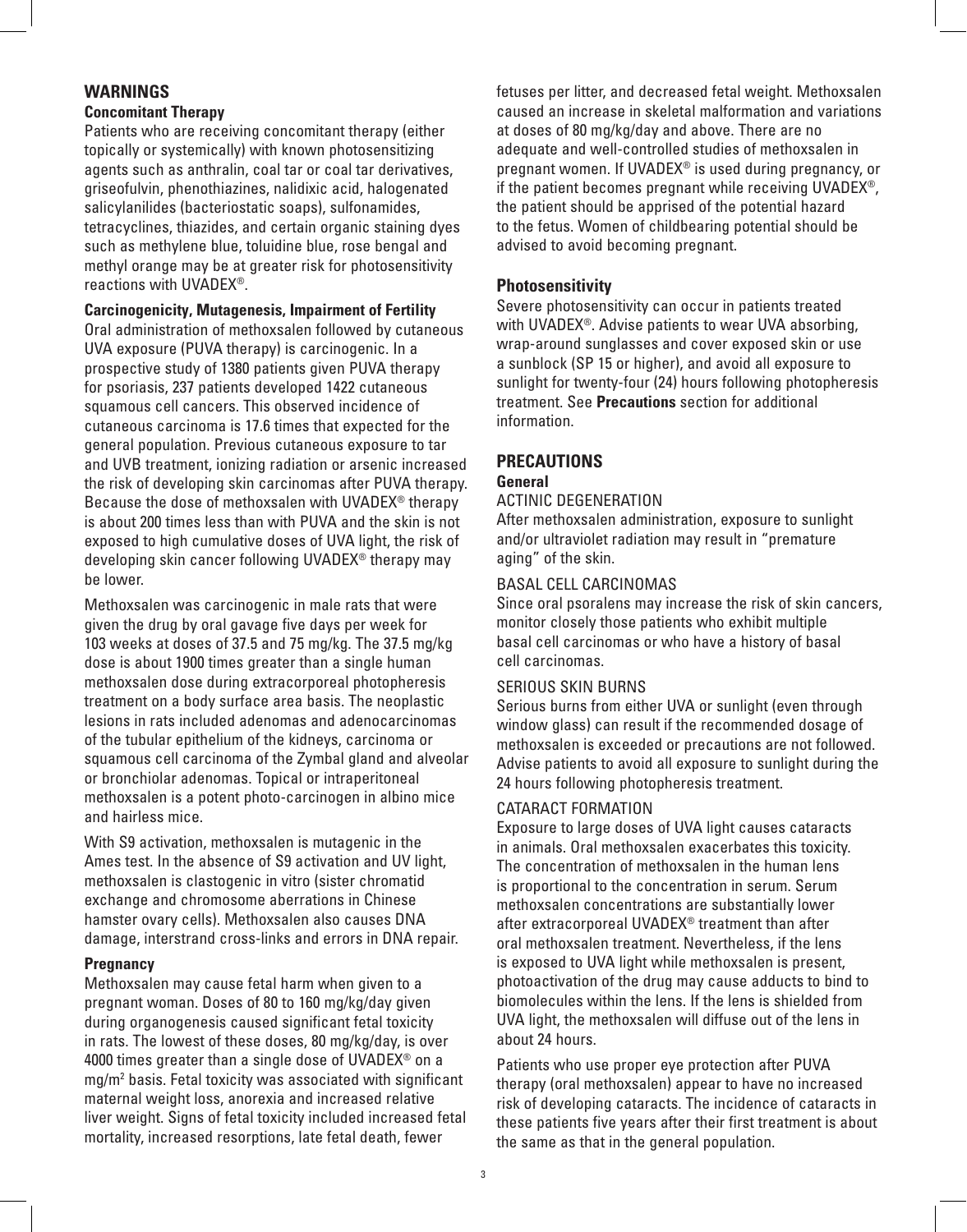Instruct patients emphatically to wear UVA absorbing, wrap-around sunglasses for twenty-four (24) hours after UVADEX® treatment. They should wear these glasses any time they are exposed to direct or indirect sunlight, whether they are outdoors or exposed through a window.

#### VENOUS AND ARTERIAL THROMBOEMBOLISM

Thromboembolic events, such as pulmonary embolism and deep vein thrombosis, have been reported with UVADEX® administration through photopheresis systems for treatment of patients with graft-versus-host disease, a disease for which UVADEX® is not approved.

#### **Information for Patients**

Patients should be told emphatically to wear UVAabsorbing, wrap-around sunglasses and cover exposed skin or use a sunblock (SP 15 or higher) for the twentyfour (24) hour period following treatment with methoxsalen, whether exposed to direct or indirect sunlight in the open or through a window glass.

#### **Drug Interactions**

See **Warnings** Section.

**Carcinogenesis, Mutagenesis, and Impairment of Fertility** See **Warnings** Section.

#### **Nursing Mothers**

It is not known whether this drug is excreted in human milk. Because many drugs are excreted in human milk, caution should be exercised when methoxsalen is administered to a nursing woman.

#### **Pediatric Use**

Safety in children has not been established. Potential hazards of long-term therapy include the possibilities of carcinogenicity and cataractogenicity as described in the Warnings Section as well as the probability of actinic degeneration which is also described in the Warnings Section.

#### **Patients with Renal or Hepatic Impairment**

UVADEX® has not been evaluated in patients with renal or hepatic impairment

#### Renal impairment

Although renal transplant recipients with poor renal function have been treated with photopheresis using UVADEX®, little additional information is available on the use of UVADEX® in patients with varying degree of renal impairment. No reduction of dose or prolongation of UV light protection were reported in the renal transplant recipients who have undergone photopheresis treatment.

#### Hepatic impairment

No specific information is available on the use of photopheresis with UVADEX® in patients with hepatic impairment. In view of the very low systemic exposure to methoxsalen, it is unlikely that patients with severe hepatic impairment will be at greater risk than patients with normal hepatic function. However, the potential benefits of photopheresis treatment should be weighed against any possible risk before embarking on the procedure.

# **ADVERSE REACTIONS**

Side effects of photopheresis (UVADEX® used with THERAKOS® Photopheresis Systems) were primarily related to hypotension secondary to changes in extracorporeal volume (>1%). In study CTCL 3 (UVADEX®), six serious cardiovascular adverse experiences were reported in five patients (5/51, 10%). Five of these six events were not related to photopheresis and did not interfere with the scheduled photopheresis treatments. One patient (1/51, 2%) with ischemic heart disease had an arrhythmia after the first day of photopheresis that was resolved the next day. Six infections were also reported in five patients. Two of the six events were Hickman catheter infections in one patient, which did not interrupt the scheduled photopheresis. The other four infections were not related to photopheresis and did not interfere with scheduled treatments.

#### **POSTMARKETING**

Adverse reactions reported from postmarketing experience include nausea, dysgeusia, photosensitivity reaction, pyrexia and hypersensitivity reactions including anaphylaxis and rash.

#### **OVERDOSAGE**

In the event of overdosage, the patient should be kept in a darkened room for at least 24 hours.

#### **DRUG DOSAGE AND ADMINISTRATION**

Each UVADEX® treatment involves collection of leukocytes, photoactivation, and reinfusion of photoactivated cells. UVADEX® (methoxsalen) Sterile Solution is supplied in 10 mL vials containing 200 mcg of methoxsalen (concentration of 20 mcg/mL). The THERAKOS® CELLEX® Photopheresis System Operator's Manual should be consulted before using this product. UVADEX® should not be diluted. The contents of the vial should be injected into the THERAKOS® CELLEX® Photopheresis System immediately after being drawn up into a syringe. Do not inject directly into patients. The UVADEX® vial is for single use only. Any UVADEX® that is not used during a procedure should be immediately discarded. UVADEX® can adsorb onto PVC and plastics, therefore only THERAKOS® CELLEX® photopheresis procedural kits supplied for use with the instrument should be used to administer this medicinal product. Once UVADEX® is drawn into a plastic syringe it should be immediately injected into the photoactivation bag. UVADEX® exposed to a plastic syringe for more than one hour should be discarded.